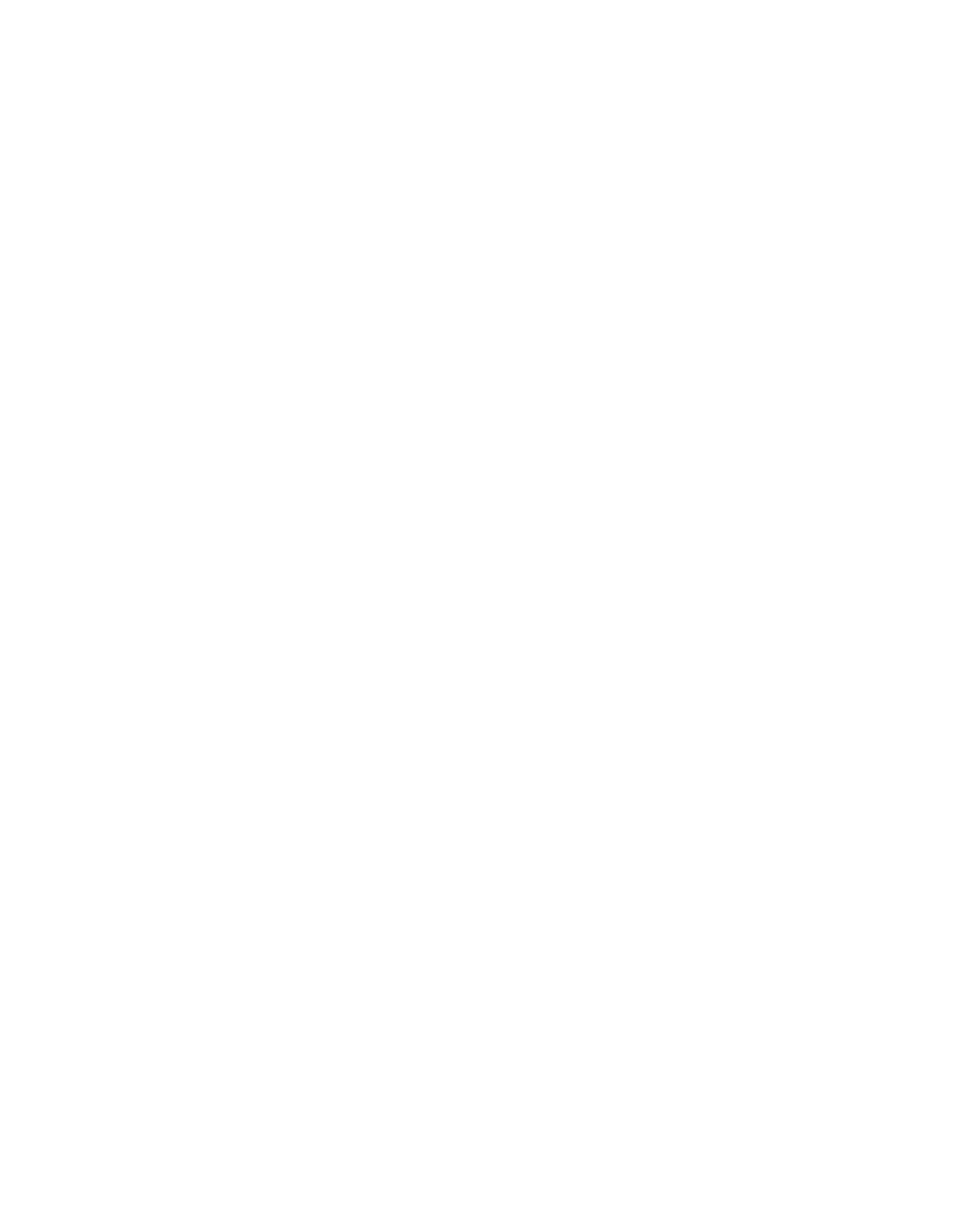#### EXPLANATORY NOTE

# **SCHEDULE 1 EMERGENCY MANAGEMENT AND CIVIL PROTECTION ACT**

The Schedule amends the *Emergency Management and Civil Protection Act*.

Section 5.1 is amended to require emergency management programs to regularly assess hazards and risks to public safety. Emergency management programs must also identify the necessary goods, services and resources that would be required to respond to the identified hazards and risks. This information must be provided to the Chief, Emergency Management Ontario annually and at any other requested time.

New section 6.0.1 requires the Solicitor General to formulate a provincial emergency management plan that describes how Ontario will co-ordinate the response to any emergency that requires co-ordination at the provincial level.

Section 6.1 is amended to consolidate the Lieutenant Governor's authority to appoint both the Commissioner of Emergency Management and the Chief, Emergency Management Ontario into a single section. The Commissioner operates under the direction of the Solicitor General, and the Chief operates under the direction of the Commissioner.

New section 6.1.1 requires the Solicitor General to develop a written framework for accountability and governance during emergencies and make it available to the public. The Solicitor General, Commissioner of Emergency Management and Chief, Emergency Management Ontario and other prescribed ministers are required to operate in compliance with it.

## **SCHEDULE 2 MINISTRY OF AGRICULTURE, FOOD AND RURAL AFFAIRS ACT**

The Schedule amends clause 4 (2) (b) of the *Ministry of Agriculture, Food and Rural Affairs Act* to specify that the Minister of the Ministry may establish policies and provide recommendations, advice, coordination and assistance to the Government respecting a safe and stable food supply. In addition, under a new section 4.2, the Minister is required to report on the safety and stability of Ontario's food supply.

# **SCHEDULE 3 ONTARIO FOOD TERMINAL ACT**

The *Ontario Food Terminal Act* is amended to require the Ontario Food Terminal Board to develop and maintain a contingency plan with respect to the carrying out of its operations and undertakings during emergency situations that may put the continuity of those operations and undertakings at risk.

# **SCHEDULE 4 PERSONAL HEALTH INFORMATION PROTECTION ACT, 2004**

The Schedule amends the *Personal Health Information Protection Act, 2004*. It adds a regulation-making power to authorize the Agency to specify electronic formats to which the right of access to personal health information applies. It also adds a new regulation-making power governing various aspects of the collection, use and disclosure of personal health information by Ontario Health Teams and persons or entities that are authorized to use the title of "Ontario Health Team".

# **SCHEDULE 5 PERSONAL PROTECTIVE EQUIPMENT SUPPLY AND PRODUCTION ACT, 2022**

The Schedule enacts the *Personal Protective Equipment Supply and Production Act, 2022*. The following are some of the highlights of the Act:

The Act requires the Minister to maintain a supply of personal protective equipment and critical supplies and equipment.

The Act authorizes the Minister to provide or support supply chain management in respect of personal protective equipment and critical supplies and equipment on behalf of government entities and public sector entities. The Minister may also provide such supply chain management for other entities and individuals, if certain conditions are met.

The Act prohibits a person from selling or offering to sell any personal protective equipment or critical supplies and equipment that the person obtained as a result of supply chain management provided by the Minister and without charge or payment of a fee. A person who contravenes the prohibition is liable to a fine.

Consequential amendments are made to the *Supply Chain Management Act (Government, Broader Public Sector and Health Sector Entities), 2019*, including providing that that Act does not include activities related to the procurement of personal protective equipment and critical supplies and equipment.

#### **SCHEDULE 6 REGULATED HEALTH PROFESSIONS ACT, 1991**

The Schedule amends the *Regulated Health Professions Act, 1991* to add new requirements to the Health Professions Procedural Code and to add related regulation-making powers.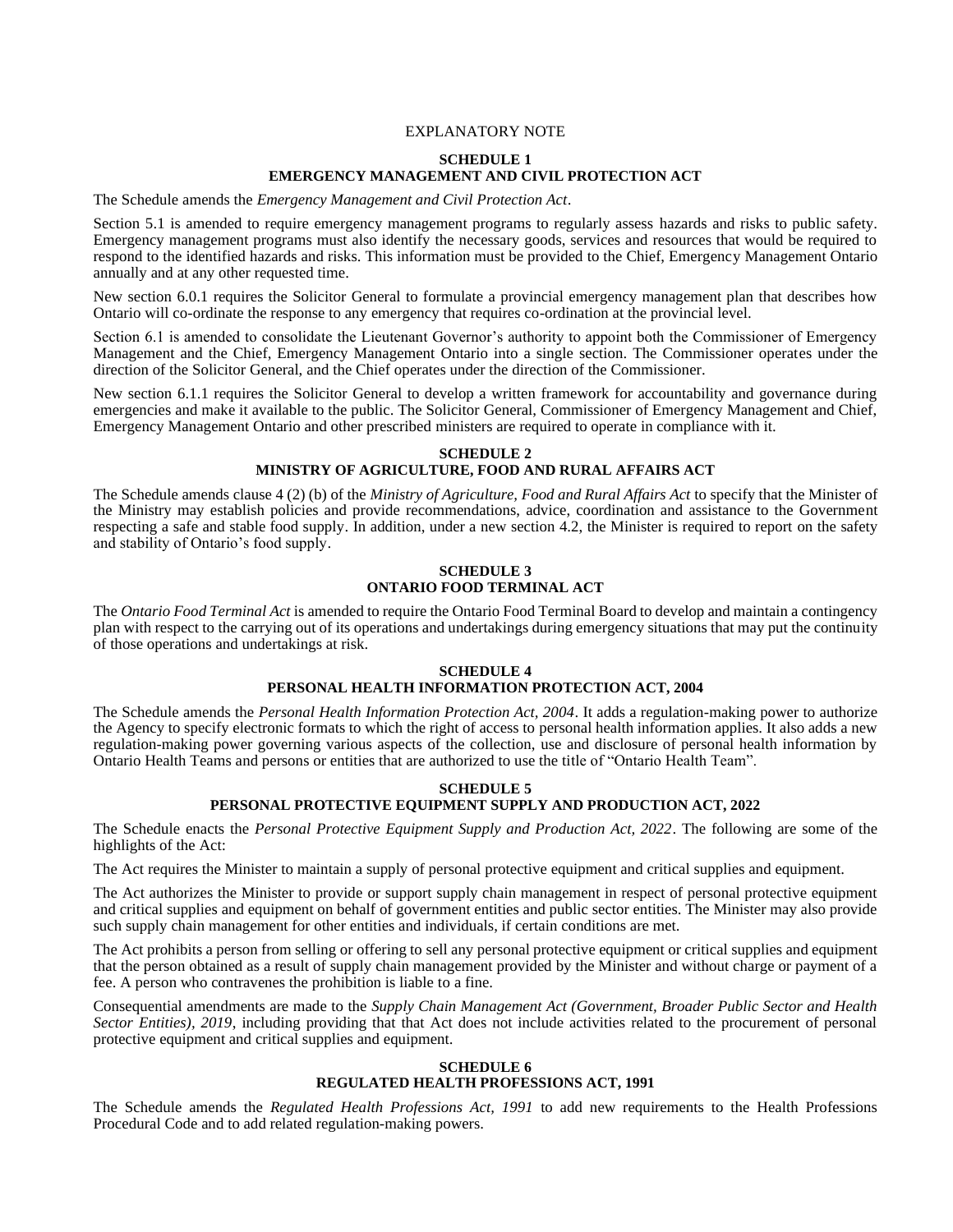The amendments to the Health Professions Procedural Code require Colleges to comply with the regulations respecting their English or French language proficiency requirements. They also prohibit Colleges from requiring Canadian experience as a qualification for registration, subject to any exemptions provided for in the regulations. They also require the Councils of the Colleges to make regulations establishing an emergency class of registration that meets the requirements set out in the regulations. These requirements come into force on a day to be named by proclamation of the Lieutenant Governor.

New regulation-making powers are added to the Act in relation to these new requirements. An additional regulation-making power is added that would allow for the establishment of time limits in which Colleges must make certain decisions related to registration. These regulation-making powers come into force on Royal Assent.

#### **SCHEDULE 7**

# **SUPPORTING RETENTION IN PUBLIC SERVICES ACT, 2022**

#### The Schedule enacts the *Supporting Retention in Public Services Act, 2022*.

The Act authorizes the provision of funding for employers to enhance the compensation paid to employees of the employer for the purpose of supporting the provision of public services. Eligibility for funding is determined in accordance with compensation enhancement programs set out in the regulations.

The Act describes the treatment of compensation received under a compensation enhancement program for the purposes of the *Pay Equity Act* and the *Protecting a Sustainable Public Sector for Future Generations Act, 2019*. Other rules are set out with respect to labour and employment matters.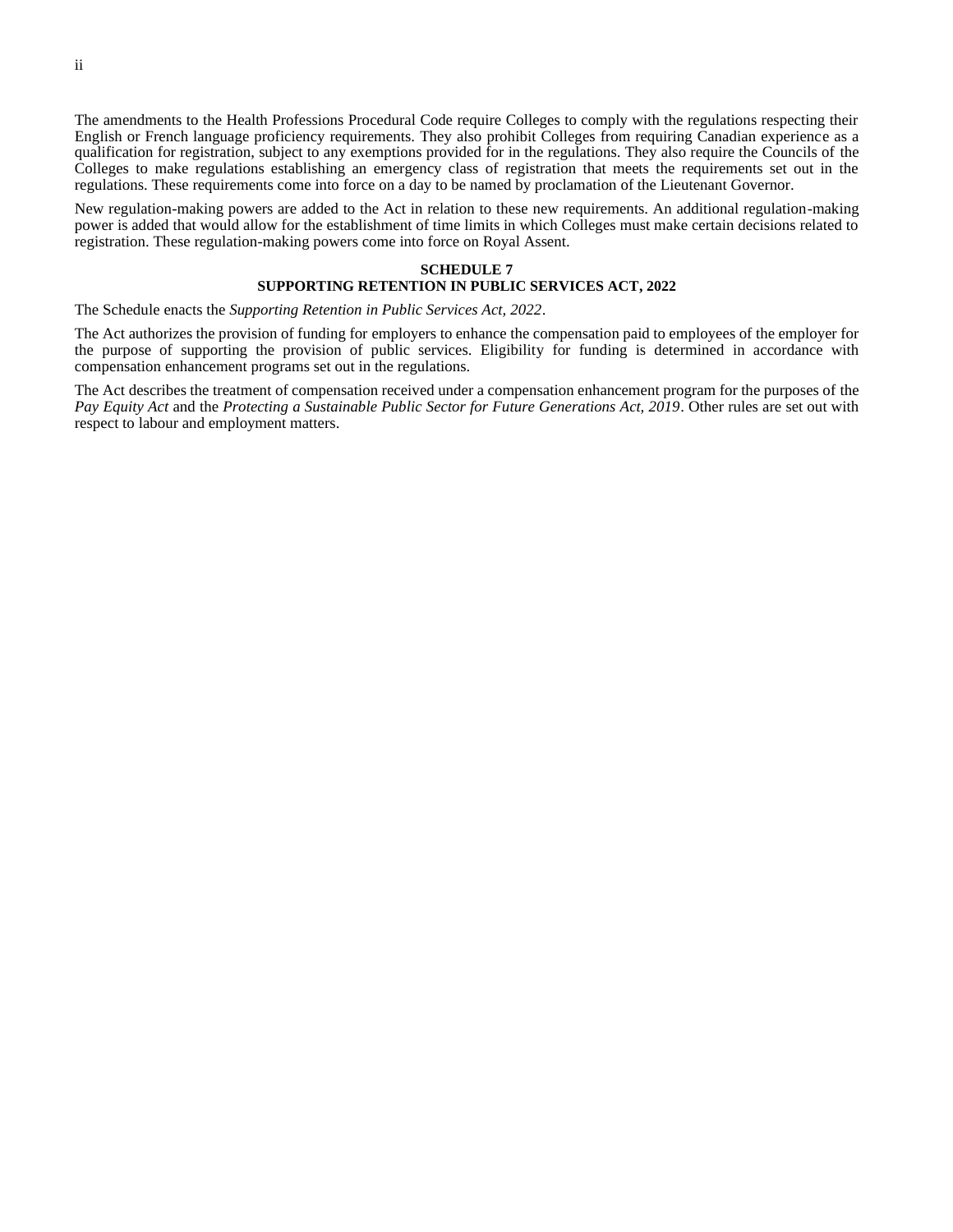# **An Act to enact two Acts and amend various other Acts**

# **CONTENTS**

| Contents of this Act                                          |
|---------------------------------------------------------------|
| Commencement                                                  |
| Short title                                                   |
| Emergency Management and Civil Protection Act                 |
| Ministry of Agriculture, Food and Rural Affairs Act           |
| Ontario Food Terminal Act                                     |
| Personal Health Information Protection Act, 2004              |
| Personal Protective Equipment Supply and Production Act, 2022 |
| Regulated Health Professions Act, 1991                        |
| Supporting Retention in Public Services Act, 2022             |
|                                                               |

Her Majesty, by and with the advice and consent of the Legislative Assembly of the Province of Ontario, enacts as follows:

# **Contents of this Act**

<span id="page-4-0"></span>**1 This Act consists of this section, sections 2 and 3 and the Schedules to this Act.**

#### **Commencement**

<span id="page-4-1"></span>**2 (1) Except as otherwise provided in this section, this Act comes into force on the day it receives Royal Assent.**

**(2) The Schedules to this Act come into force as provided in each Schedule.**

**(3) If a Schedule to this Act provides that any of its provisions are to come into force on a day to be named by proclamation of the Lieutenant Governor, a proclamation may apply to one or more of those provisions, and proclamations may be issued at different times with respect to any of those provisions.**

#### **Short title**

<span id="page-4-2"></span>**3 The short title of this Act is the** *Pandemic and Emergency Preparedness Act, 2022***.**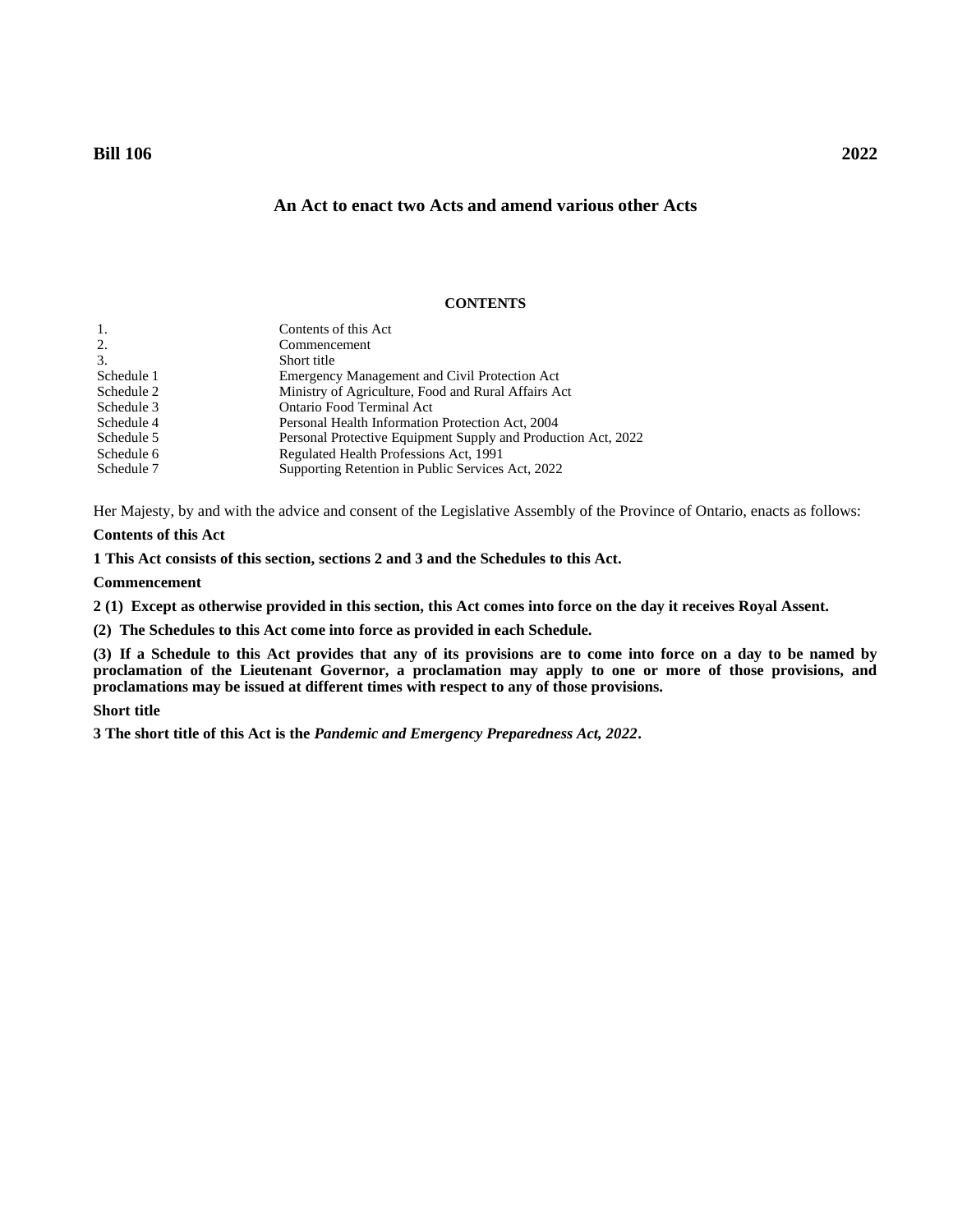# **SCHEDULE 1 EMERGENCY MANAGEMENT AND CIVIL PROTECTION ACT**

# <span id="page-5-0"></span>**1 (1) The definition of "emergency plan" in section 1 of the** *Emergency Management and Civil Protection Act* **is amended by striking out "6, 8" and substituting "6, 6.0.1, 8".**

# **(2) Section 1 of the Act is amended by adding the following definitions:**

"necessary goods, services and resources" includes food, water, electricity, fossil fuels, clothing, equipment, transportation and medical services and supplies; ("denrées, services et ressources nécessaires")

"prescribed" means prescribed by the regulations; ("prescrit")

"regulations" means regulations made under this Act. ("règlements")

# **2 Subsection 5.1 (2) of the Act is repealed and the following substituted:**

#### **Hazard and risk assessment and infrastructure identification**

(2) In developing an emergency management program, every minister of the Crown and every designated agency, board, commission and other branch of government shall identify and regularly monitor and assess the various hazards and risks to public safety that could give rise to emergencies and identify the facilities and other elements of the infrastructure for which the minister or agency, board, commission or branch is responsible that are at risk of being affected by emergencies.

#### **Same, identification of necessary goods, services and resources**

(2.1) The emergency management program must include an identification of the necessary goods, services and resources that would be required to respond to the hazards and risks identified under subsection (2) and the availability and readiness of those necessary goods, services and resources.

#### **Same, provision upon request**

(2.2) Every minister of the Crown and every designated agency, board, commission and other branch of government shall provide information on the hazards and risks identified under subsection (2) and the related information described in subsection (2.1) to the Chief, Emergency Management Ontario annually and at any other time requested by the Chief.

#### **3 Section 6 of the Act is amended by adding the following subsection:**

#### **Plan shall reflect provincial emergency management plan**

(1.1) The emergency plan must reflect any relevant contents from the provincial emergency management plan formulated under section 6.0.1.

# **4 The Act is amended by adding the following section:**

#### **Provincial emergency management plan**

**6.0.1** (1) The Solicitor General shall formulate a provincial emergency management plan that describes how Ontario will coordinate the response to any emergency that requires co-ordination at the provincial level.

#### **Training and exercises**

(2) The Solicitor General shall conduct training programs and exercises to ensure the readiness of public servants and other persons to act under the provincial emergency management plan.

#### **Annual report**

(3) The Solicitor General shall prepare an annual report detailing the progress that has been made on achieving the objectives of the provincial emergency management plan.

#### **Review and revision of plan**

(4) The Solicitor General shall review the provincial emergency management plan and revise it at least every five years.

# **Publication**

(5) The Solicitor General shall make the provincial emergency management plan and the annual report described in subsection (3) available to the public on a website of the Government of Ontario or in such other manner as may be prescribed.

# **5 Section 6.1 of the Act is revoked and the following substituted:**

#### **Commissioner and Chief**

**6.1** (1) The Lieutenant Governor shall appoint a Commissioner of Emergency Management and a Chief, Emergency Management Ontario.

# **Commissioner operates under direction of Solicitor General**

(2) The Commissioner of Emergency Management operates under the direction of the Solicitor General.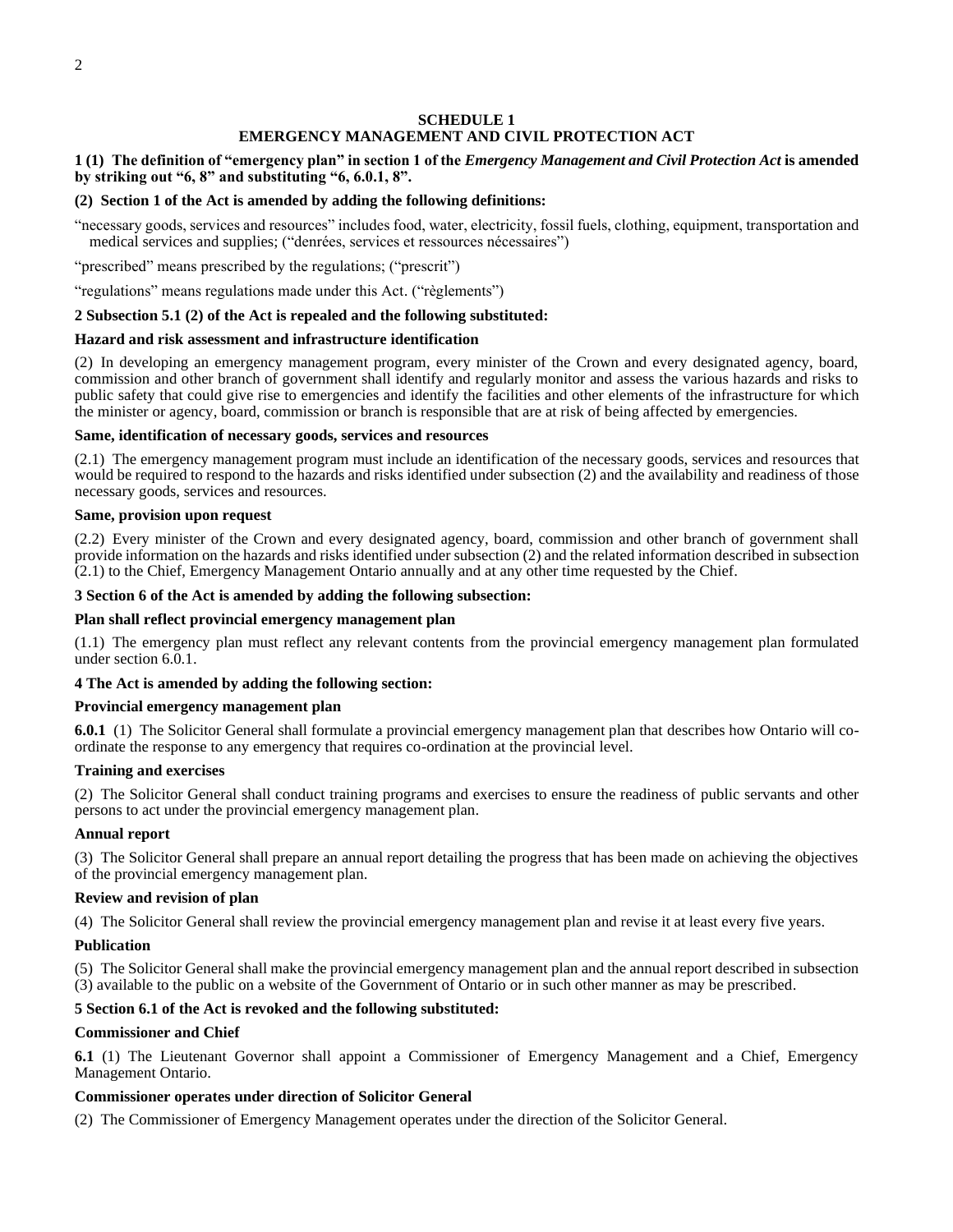#### **Chief operates under direction of Commissioner**

(3) The Chief, Emergency Management Ontario operates under the direction of the Commissioner of Emergency Management.

#### **Responsibilities of Chief**

(4) The Chief, Emergency Management Ontario is responsible for monitoring, co-ordinating and assisting in the development and implementation of emergency management programs under sections 2.1 and 5.1 and for ensuring that those programs are co-ordinated in so far as possible with emergency management programs and emergency plans of the Government of Canada and its agencies.

#### **Transition**

(5) The appointments of the Commissioner of Emergency Management and the Chief, Emergency Management Ontario that were in effect immediately before this subsection came into force are continued on the day this subsection comes into force as appointments made under this section.

# **Accountability and governance framework**

**6.1.1** (1) The Solicitor General shall develop a written framework for accountability and governance during emergencies.

#### **Contents**

(2) The framework shall articulate,

- (a) the role, authority, powers and responsibilities of the Solicitor General, the Commissioner of Emergency Management and the Chief, Emergency Management Ontario during an emergency; and
- (b) the roles and responsibilities of each minister of the Crown presiding over a ministry of the Government of Ontario during an emergency.

#### **Publication**

(3) The Solicitor General shall make the framework available to the public on a website of the Government of Ontario or in such other manner as may be prescribed.

#### **Compliance**

(4) The Solicitor General, Commissioner of Emergency Management and Chief, Emergency Management Ontario and any other prescribed ministers of the Crown presiding over a ministry of the Government of Ontario shall operate in compliance with the framework.

**6 The definitions of "Commissioner of Emergency Management" and "necessary goods, services and resources" in section 7 of the Act are repealed.**

**7 Section 9 of the Act is amended by striking out "section 3, 6 or 8" in the portion before clause (a) and substituting "section 3, 6, 6.0.1 or 8".**

**8 Section 10 of the Act is amended by striking out "section 3, 6 or 8" and substituting "section 3, 6, 6.0.1 or 8".**

# **9 The Act is amended by adding the following section:**

# **Regulations, LGIC**

**14.1** The Lieutenant Governor in Council may make regulations prescribing anything that, under this Act, may or must be prescribed or done by regulation.

#### **Commencement**

**10 This Schedule comes into force on a day to be named by proclamation of the Lieutenant Governor.**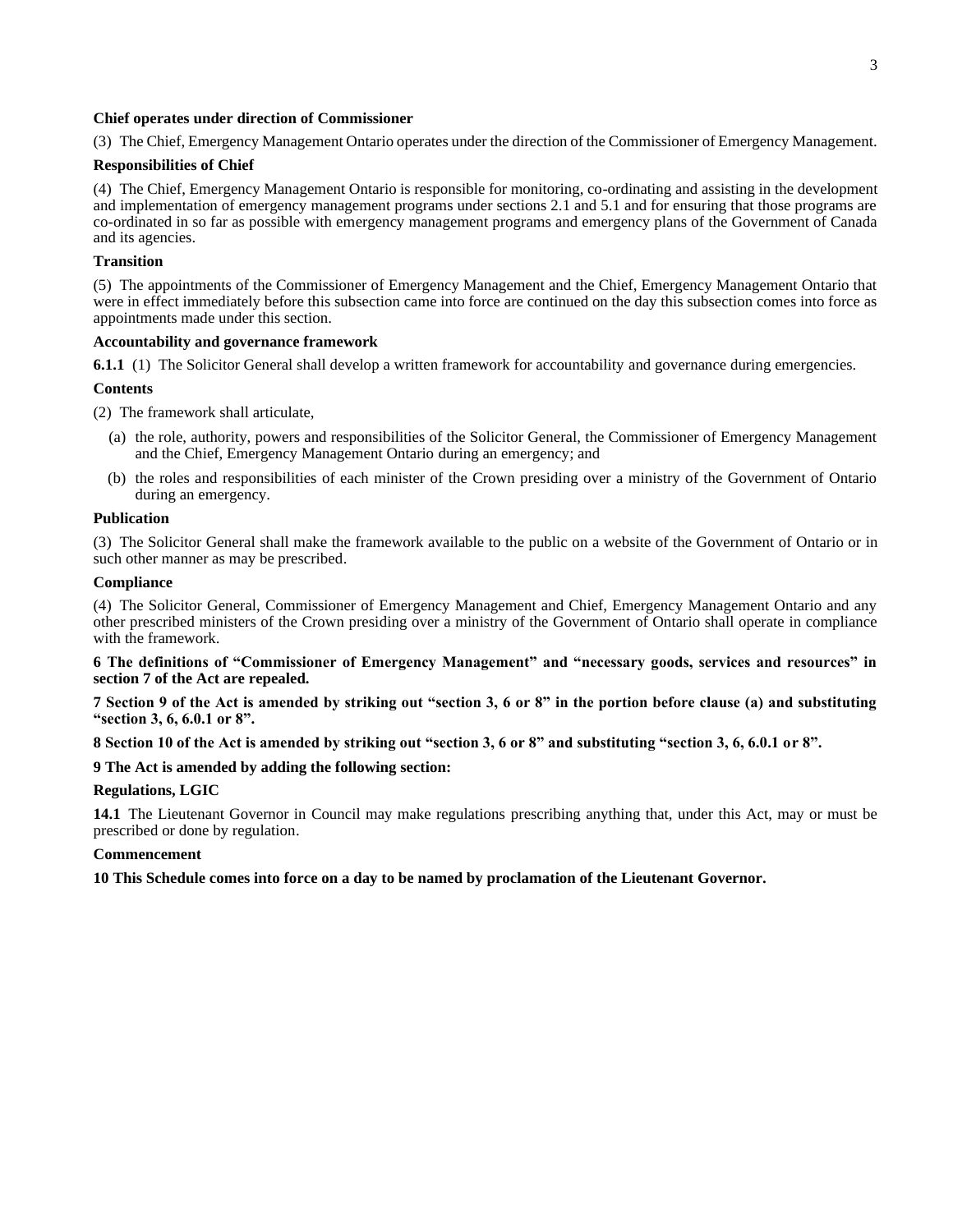#### **SCHEDULE 2 MINISTRY OF AGRICULTURE, FOOD AND RURAL AFFAIRS ACT**

<span id="page-7-0"></span>**1 Clause 4 (2) (b) of the** *Ministry of Agriculture, Food and Rural Affairs Act* **is amended by adding "including but not limited to policies, recommendations, advice, coordination and assistance respecting a safe and stable food supply" at the end.**

**2 The Act is amended by adding the following section:**

**Duty to report on food supply**

**4.2** The Minister shall report on the safety and stability of Ontario's food supply.

**Commencement**

**3 This Schedule comes into force on the day the** *Pandemic and Emergency Preparedness Act, 2022* **receives Royal Assent.**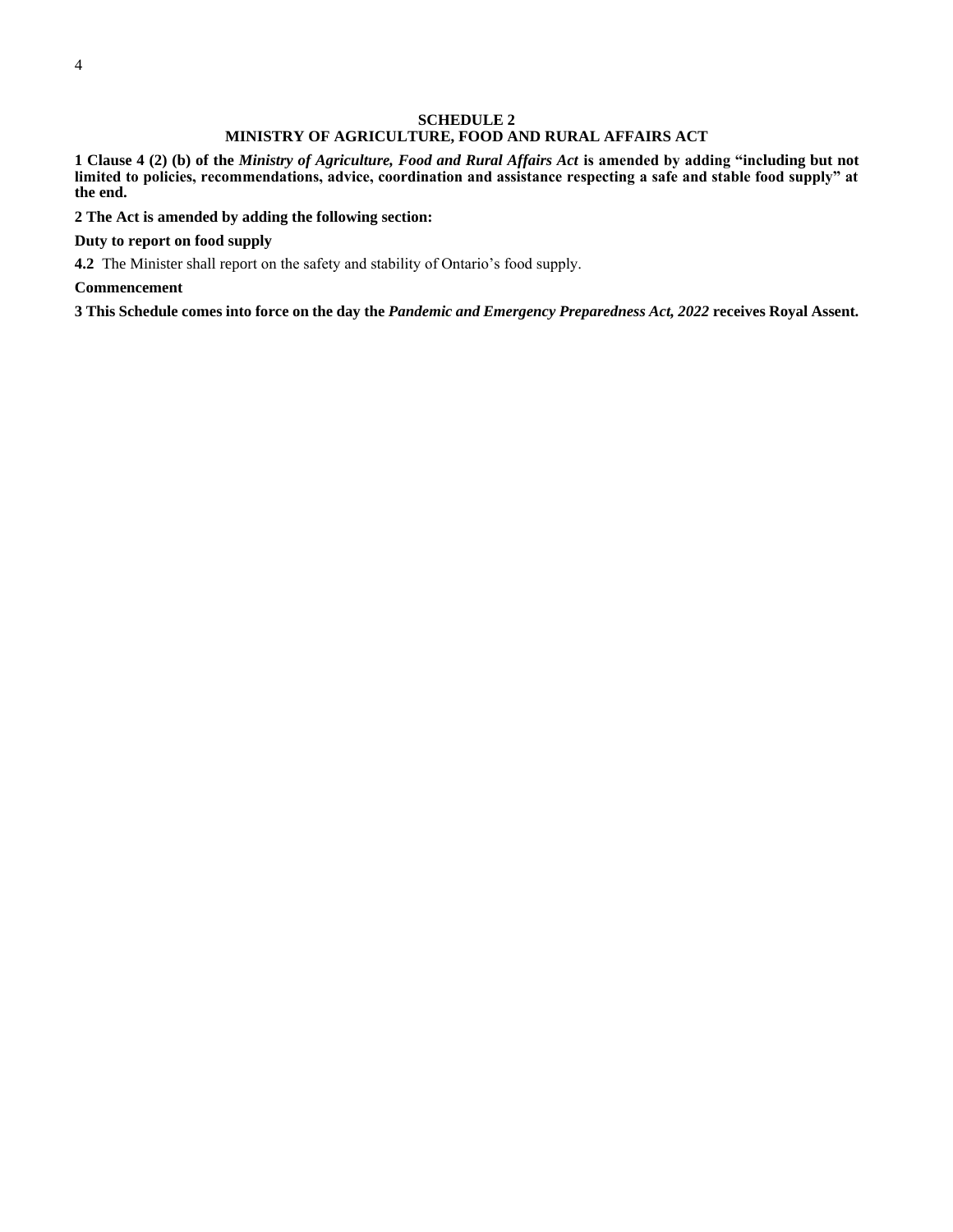# **SCHEDULE 3 ONTARIO FOOD TERMINAL ACT**

#### <span id="page-8-0"></span>**1 The** *Ontario Food Terminal Act* **is amended by adding the following section:**

#### **Contingency plan for emergency situations**

**4.1** (1) The Board shall develop and maintain a contingency plan with respect to the carrying out of its operations and undertakings during emergency situations that may put the continuity of those operations and undertakings at risk.

# **Same**

(2) The contingency plan must include a description of how all or part of the Board's operations could be carried out temporarily, for no longer than 30 days at a time, from a location other than the Terminal's current location in the event of such an emergency situation.

## **Same**

(3) The Minister may direct the Board to implement all or part of its contingency plan if the Minister is of the opinion that such an emergency situation exists.

#### **Commencement**

**2 This Schedule comes into force on the day the** *Pandemic and Emergency Preparedness Act, 2022* **receives Royal Assent.**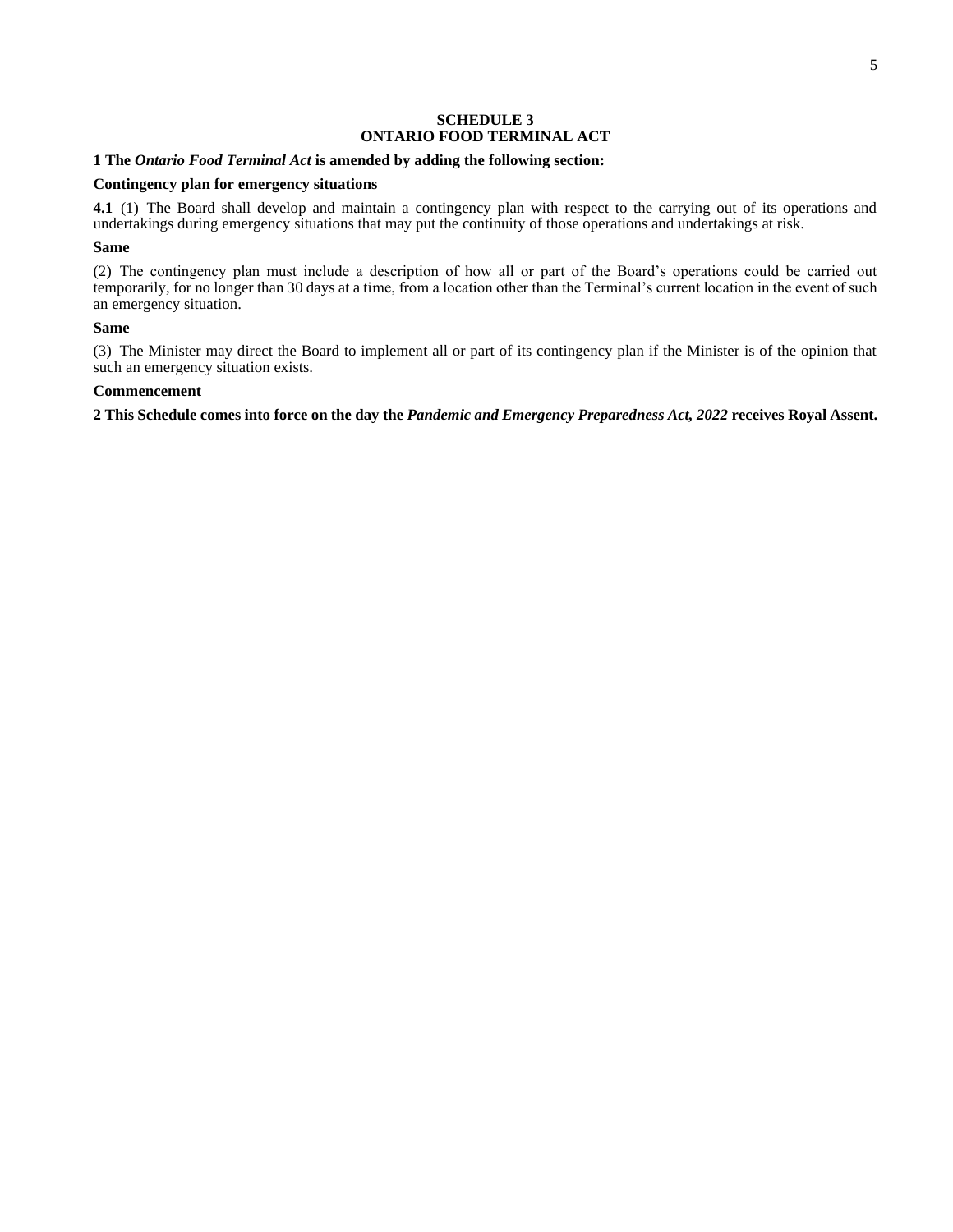# **SCHEDULE 4 PERSONAL HEALTH INFORMATION PROTECTION ACT, 2004**

# <span id="page-9-0"></span>**1 Subsection 52 (1.1) of the** *Personal Health Information Protection Act, 2004* **is repealed and the following substituted:**

# **Format of records**

- (1.1) The right to access a record of personal health information includes the right to access the record in,
	- (a) an electronic format that meets the prescribed requirements, subject to any restrictions, additional requirements or exceptions that may be prescribed; or
	- (b) an electronic format specified by the Agency in accordance with the regulations.

#### **2 (1) Subsection 73 (1) of the Act is amended by adding the following clause:**

(m.0.1) authorizing the Agency to specify electronic formats for the purposes of subsection 52 (1.1), which may include requirements, conditions, restrictions or exceptions that apply to the authorization;

#### **(2) Clause 73 (1) (n.3) of the Act is repealed and the following substituted:**

- (n.3) governing,
	- (i) under what circumstances a person or entity, or group of persons or entities, described in subsection (1.1) may collect, use and disclose personal health information,
	- (ii) conditions that apply to the collection, use and disclosure of personal health information by a person, entity or group mentioned in subclause (i),
	- (iii) security requirements, records retention, information practices and rules for access and correction for personal health information held by a person, entity or group mentioned in subclause (i),
	- (iv) disclosures of personal health information that may be made by a health information custodian or other person to a person, entity or group mentioned in subclause (i),
	- (v) any requirements with respect to the collection, use and disclosure of personal health information that a person, entity or group must comply with if they used to fall under the description in subsection (1.1) but no longer fall under that description;

#### **(3) Section 73 of the Act is amended by adding the following subsection:**

#### **Application**

(1.1) Subclause (1) (n.3) (i) applies with respect to the following persons or entities, or groups of persons or entities, that comply with the prescribed conditions, if any:

- 1. Persons or entities, or groups of persons or entities, designated under subsection 29 (1) of the *Connecting Care Act, 2019* as an Ontario Health Team.
- 2. Persons or entities, or groups of persons or entities, that have not yet been designated as an Ontario Health Team under subsection 29 (1) of the *Connecting Care Act, 2019* but that have received written authorization from the Minister approving them to,
	- i. use the title "Ontario Health Team", and
	- ii. collect, use and disclose personal health information in accordance with the conditions and other requirements made under clause  $(1)$   $(n.\overline{3})$ .

#### **Commencement**

**3 This Schedule comes into force on the day the** *Pandemic and Emergency Preparedness Act, 2022* **receives Royal Assent.**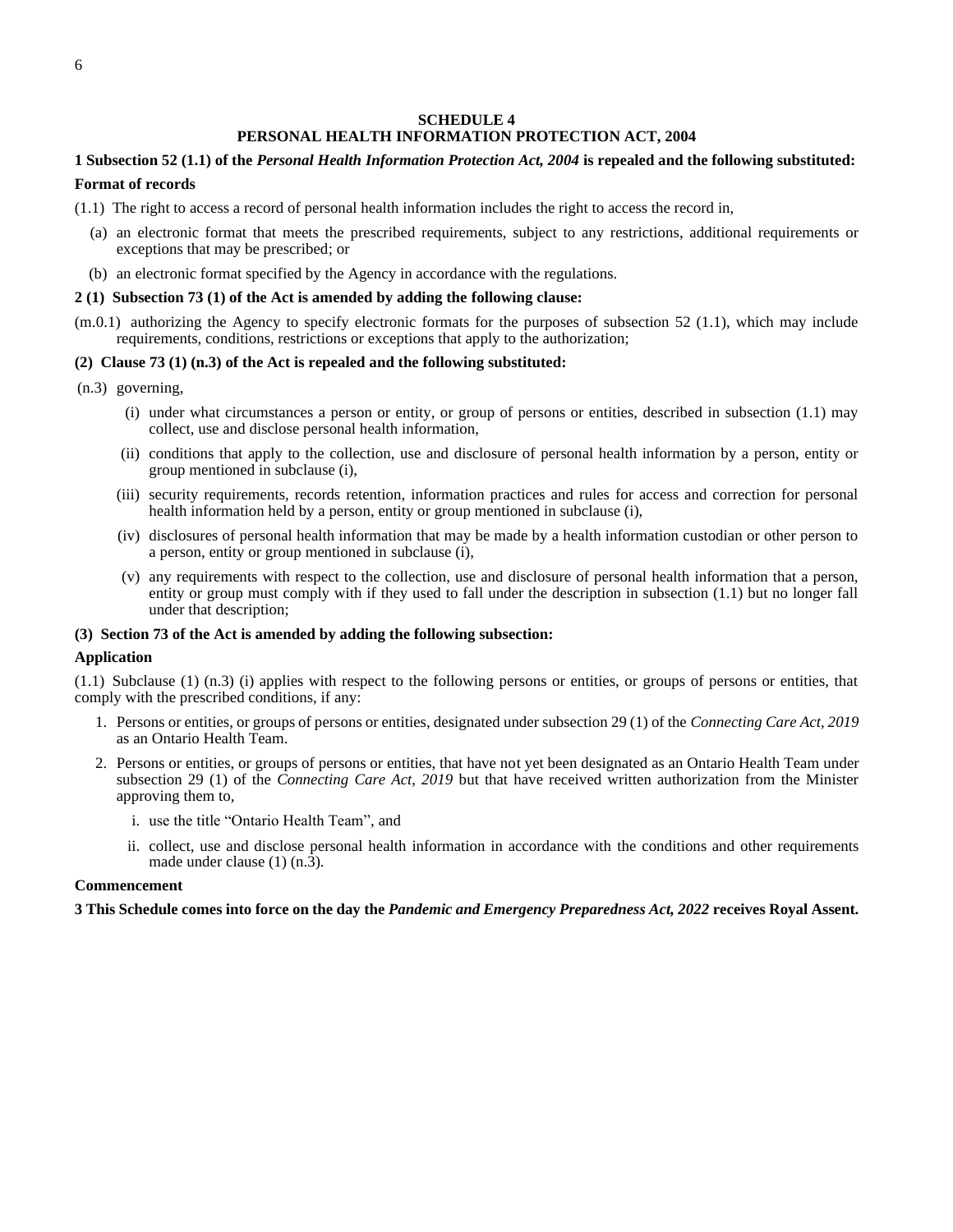#### **SCHEDULE 5**

# **PERSONAL PROTECTIVE EQUIPMENT SUPPLY AND PRODUCTION ACT, 2022**

# <span id="page-10-0"></span>**Interpretation**

**1** In this Act,

"critical supplies and equipment" means supplies and equipment that are not worn, are primarily used to detect, prevent and minimize exposure to hazards that may cause injuries or illness and that are prescribed for the purposes of this definition; ("fournitures et matériel essentiels")

"government entity" means,

- (a) the Crown in right of Ontario, including any ministry of the Government of Ontario,
- (b) a public body within the meaning of the *Public Service of Ontario Act, 2006*,
- (c) the Independent Electricity System Operator, and
- (d) Ontario Power Generation Inc. and each of its subsidiaries; ("entité gouvernementale")
- "Minister" means the Minister of Government and Consumer Services or such other member of the Executive Council as may be assigned administration of this Act under the *Executive Council Act*; ("ministre")

"Ministry" means the ministry of the Minister; ("ministère")

"personal protective equipment" means equipment used or worn to minimize exposure to hazards that may cause injury or illness and that is prescribed for the purpose of this definition; ("équipement de protection individuelle")

"prescribed" means prescribed by regulation; ("prescrit")

"public sector entity" means an entity in the public sector that is prescribed for the purposes of this definition; ("entité du secteur public")

- "regulation" means a regulation under this Act; ("règlement")
- "supply chain management" means the broad range of activities related to the procurement of personal protective equipment and critical supplies and equipment, including,
	- (a) planning and sourcing,
	- (b) setting standards and specifications,
	- (c) conducting market research,
	- (d) developing procurement policy,
	- (e) determining procurement methodologies,
	- (f) coordinating and conducting procurements,
	- (g) controlling logistics and inventory,
	- (h) managing information systems,
	- (i) coordinating the actions of government entities, public sector entities and other entities and furthering those entities' collaboration,
	- (j) overseeing resources,
	- (k) arranging project financing,
	- (l) managing contracts and relationships,
	- (m) receiving and responding to complaints,
	- (n) disposing of surplus assets, and
	- (o) carrying out a prescribed activity. ("gestion de la chaîne d'approvisionnement")

# **Requirement to maintain supply of PPE and CSE**

**2** (1) The Minister shall, in accordance with such requirements as may be prescribed, maintain a supply of personal protective equipment and critical supplies and equipment.

#### **Prescribed requirements**

(2) The prescribed requirements referred to in subsection (1) may, for example, relate to,

(a) the quantity of personal protective equipment or critical supplies and equipment that must be maintained;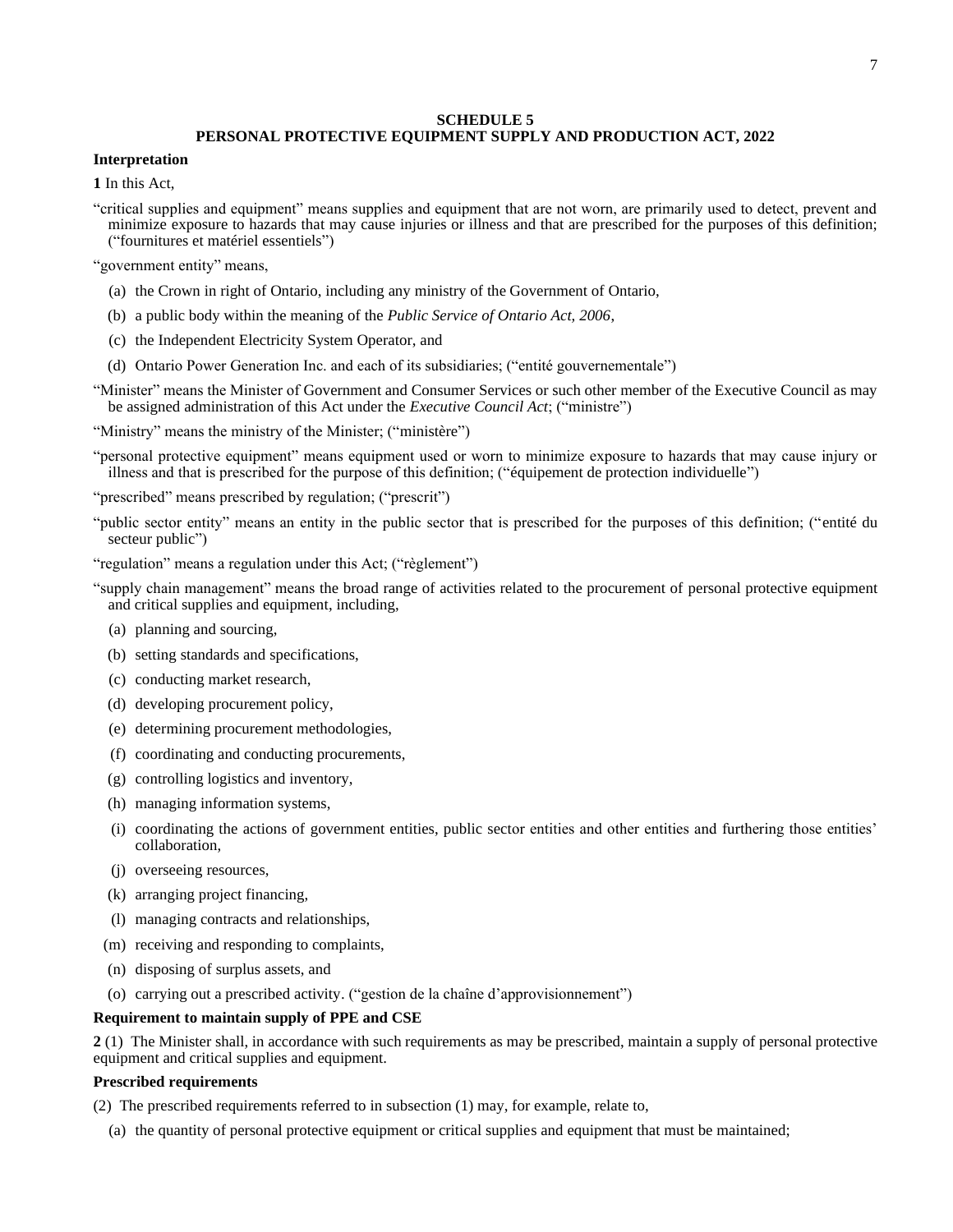- (b) the quality, standards or specifications that the personal protective equipment or critical supplies and equipment must satisfy;
- (c) the reliability of the supply of personal protective equipment or critical supplies and equipment that must be maintained; or
- (d) the security of the supply of personal protective equipment or critical supplies and equipment that is obtained.

#### **Supply chain management, government entities and public sector entities**

**3** (1) The Minister may provide notice to a government entity or a public sector entity stating that the Minister will provide or support supply chain management in respect of personal protective equipment and critical supplies and equipment, on behalf of the entity on a specified date.

# **Government entity to obtain supply chain management**

(2) An entity that receives a notice described in subsection (1) shall obtain the supply chain management from the Minister on and after the date specified in the notice.

#### **Notice**

- (3) The notice given under subsection (1) shall specify,
	- (a) the personal protective equipment or critical supplies and equipment to which the supply chain management will relate; and
	- (b) such arrangements to transition from the entity procuring its own personal protective equipment or critical supplies and equipment to obtaining supply chain management from the Minister.

#### **Same, publicly accessible**

(4) The Minister shall ensure that every notice given under subsection (1) is publicly accessible on a Government of Ontario website.

#### **Supply chain management, other entities**

**4** The Minister may provide or support supply chain management in respect of personal protective equipment and critical supplies and equipment on behalf of an entity that is not a government entity or public sector entity if,

- (a) the Minister determines that doing so would not negatively impact the provision or support of supply chain management for government entities or public sector entities; and
- (b) the Minister and the entity enter into an agreement with respect to supply chain management.

#### **Supply chain management, individuals**

**5** The Minister may provide or support supply chain management in respect of personal protective equipment and critical supplies and equipment on behalf of an individual if the Minister determines that doing so would not negatively impact the provision or support of supply chain management for government entities or public sector entities.

#### **Policies re prioritization**

**6** (1) The Minister may establish policies governing how the Minister will prioritize the supply of personal protective equipment and critical supplies and equipment among government entities, public sector entities, other entities and individuals.

#### **Publication of policies**

(2) Any policy made under subsection (1) shall be made available to the public on a website of the Government of Ontario.

#### **Vendor performance standards and practices**

**7** An entity for whom supply chain management is provided or supported under section 3 or 4 shall comply with regulations requiring it to implement specified vendor performance standards and practices.

# **Reporting requirements**

**8** An entity for whom supply chain management is provided or supported under section 3 or 4 shall comply with such reporting requirements as required by the regulations.

# **Deemed part of agreement**

**9** Every obligation of a public sector entity under this Act is deemed to be an obligation it is required to comply with under the terms of every agreement or other funding arrangement between the entity and the Crown in right of Ontario or between the entity and an agency of the Crown in right of Ontario.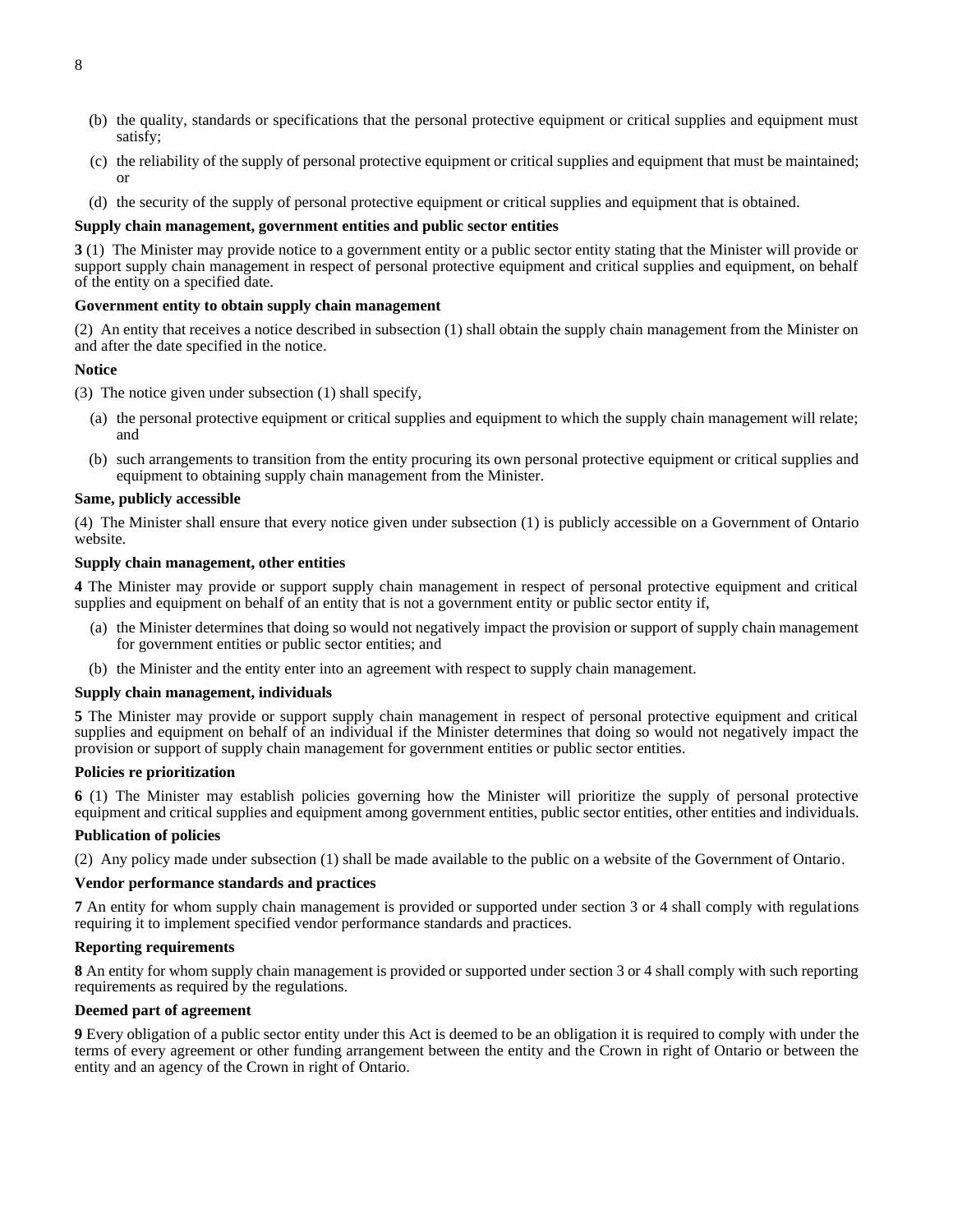#### **Supply chain management contractors**

**10** A government entity or public sector entity that contracts with a third party supply chain manager shall ensure that the contract requires the supply chain manager to comply with any requirement imposed under this Act on the government entity or public sector entity, with any necessary modifications.

## **Annual report**

- **11** (1) The Minister shall publish an annual report on,
	- (a) the supply of personal protective equipment and critical supplies and equipment that the Minister maintains under section 2; and
	- (b) the Minister's supply chain management activities in respect of personal protective equipment and critical supplies and equipment in the previous year.

#### **Prescribed information**

(2) The annual report shall include,

- (a) information about the quantity and origin of production of the personal protective equipment and critical supplies and equipment that the Minister maintains under section 2; and
- (b) such other information as may be prescribed.

#### **Delegation**

**12** (1) The Minister may, in writing, delegate a power or duty granted or vested in the Minister under this Act to the Deputy Minister of the Ministry, any public servant who works in the Ministry or to any Crown agency for which the Minister is responsible, subject to the terms and conditions that the Minister sets out in the delegation.

#### **Object and duty**

(2) If the Minister delegates a power or duty under subsection (1) to a Crown agent that is a corporation, it is an object and duty of the corporation to carry out that power or duty.

#### **Commercial information, etc.**

**13** A disclosure of information in compliance with the regulations referred to in sections 7 and 8 is deemed not to contravene the provisions of an agreement that purports to restrict or prohibit the disclosure of information.

#### **Fees**

**14** The Minister may establish and charge fees to recover the costs of any goods or services that are provided by the Minister under this Act, including any costs incurred in providing or supporting supply chain management for an entity.

# **Reselling personal protective equipment or critical supplies and equipment**

**15** No person shall sell or offer to sell any personal protective equipment or critical supplies and equipment that the person obtained,

- (a) as a result of supply chain management provided by the Minister; and
- (b) without charge or payment of a fee.

#### **Offence**

**16** (1) A person who contravenes section 15 is guilty of an offence and on conviction is liable,

- (a) in the case of an individual, to a fine of not less than \$100 and not more than \$20,000; and
- (b) in the case of a corporation, to a fine of not less than \$20,000 and not more than \$250,000.

#### **Limitation period**

(2) No prosecution shall be commenced under this section more than two years after the date on which the offence was committed or alleged to have been committed.

#### **Regulations**

**17** The Lieutenant Governor in Council may make regulations governing anything that, in this Act, is required or permitted to be prescribed or that is required or permitted to be done by, or in accordance with, the regulations.

#### **Consequential amendment**

**18 (1) The** *Supply Chain Management Act (Government, Broader Public Sector and Health Sector Entities), 2019* **is amended by adding the following section:**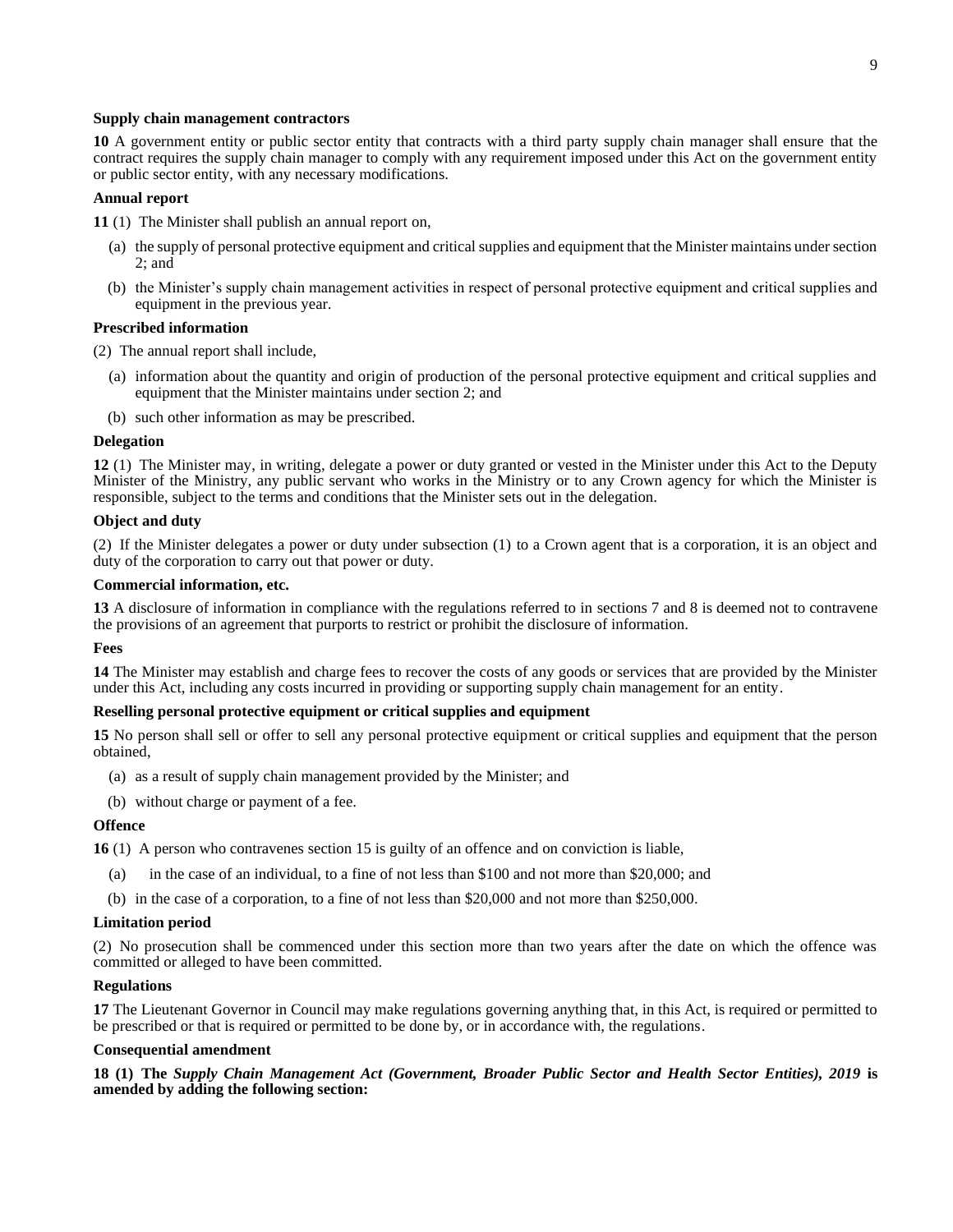# **Non-application re personal protective equipment and critical supplies and equipment**

**2.1** Supply chain management under this Act does not include activities related to the procurement of personal protective equipment or critical supplies and equipment.

# **(2) Subsection 7 (1) of the Act is repealed and the following substituted:**

# **Creation of corporation**

(1) The Lieutenant Governor in Council may, by regulation, incorporate one or more corporations without share capital that have as their object and duty,

- (a) providing or supporting supply chain management on behalf of government entities, broader public sector entities or health sector entities in accordance with this Act and the regulations;
- (b) any objects or duties as may be delegated to the corporation under section 12 of the *Personal Protective Equipment Supply and Production Act, 2022*; and
- (c) such other objects or duties as may be prescribed.

# **Commencement**

**19 The Act set out in this Schedule comes into force on a day to be named by proclamation of the Lieutenant Governor.**

#### **Short title**

**20 The short title of the Act set out in this Schedule is the** *Personal Protective Equipment Supply and Production Act, 2022***.**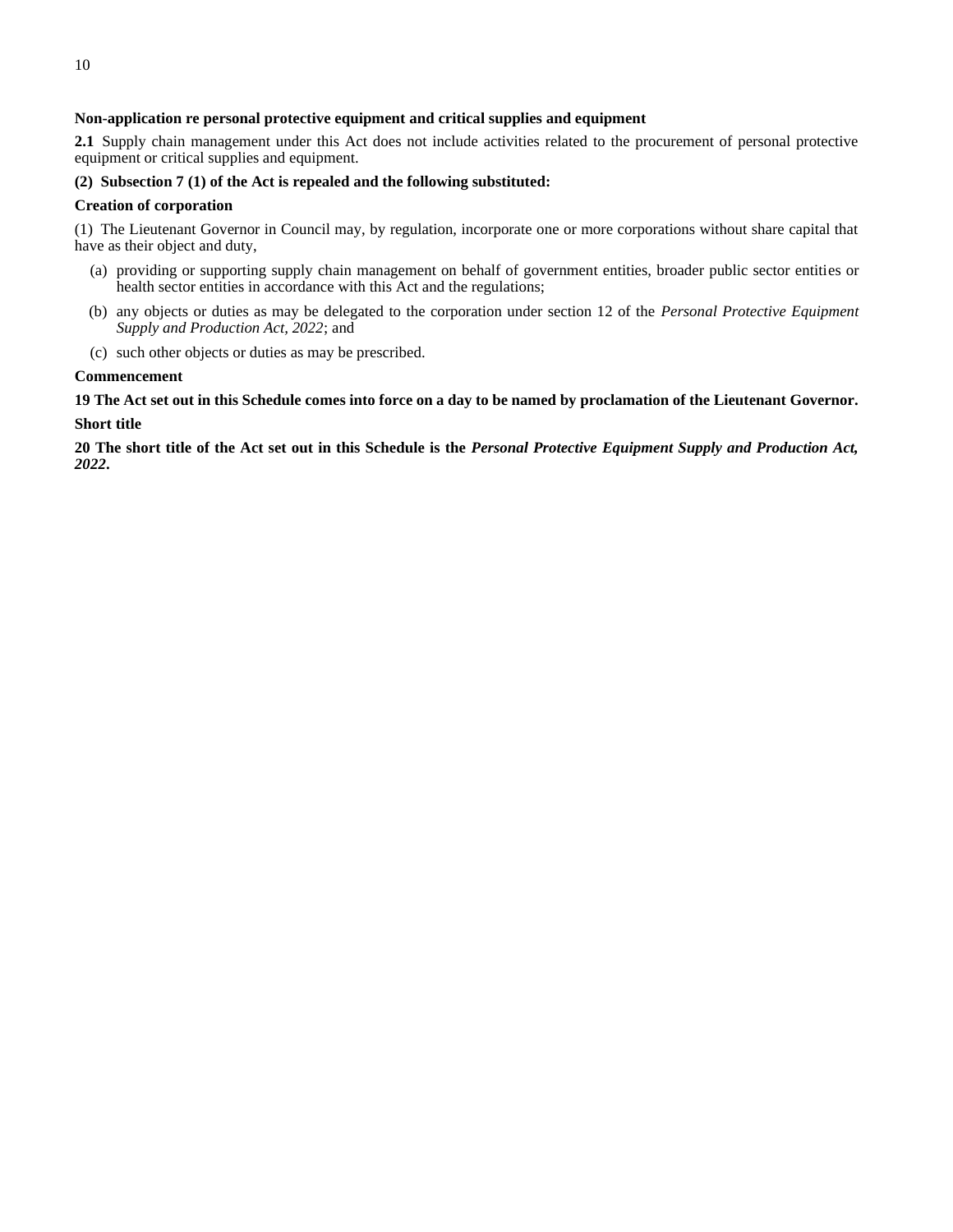# 11

# **SCHEDULE 6 REGULATED HEALTH PROFESSIONS ACT, 1991**

# <span id="page-14-0"></span>**1 Subsection 1 (1) of the** *Regulated Health Professions Act, 1991* **is amended by adding the following definition:**

"Canadian experience" has the meaning prescribed by the regulations; ("expérience canadienne")

# **2 (1) Subsection 43 (1) of the Act is amended by adding the following clause:**

(0.a) prescribing the meaning of "Canadian experience" for the purposes of this Act;

# **(2) Clause 43 (1) (h.0.1) of the Act is repealed and the following substituted:**

(h.0.1)establishing and governing requirements with respect to the amount of time in which Colleges must make decisions under subsections 15 (1) and (4), 18 (2) and (4) and 19 (6) and (8) of the Code;

# **(3) Subsection 43 (1) of the Act is amended by adding the following clauses:**

- (k.1) establishing and governing English or French language proficiency requirements with which Colleges are required to comply, including prescribing what constitutes an English or French language proficiency testing requirement for the purposes of these requirements;
- (k.2) establishing and governing exemptions from the restriction on requiring Canadian experience in section 16.2 of the Code;
- (k.3) establishing and governing requirements for emergency classes of registration that are required by section 16.3 of the Code;

# **3 (1) Schedule 2 to the Act is amended by adding the following section:**

# **Language proficiency requirements**

**16.1** A College shall ensure that it complies with any regulations made under clause 43 (1) (k.1) of the *Regulated Health Professions Act, 1991* respecting its English or French language proficiency requirements.

# **(2) Schedule 2 to the Act is amended by adding the following section:**

# **Canadian experience requirements**

**16.2** A College shall not require as a qualification for registration that a person's experience be Canadian experience unless an exemption is provided for in any regulations made under clause 43 (1) (k.2) of the *Regulated Health Professions Act, 1991*.

# **(3) Schedule 2 to the Act is amended by adding the following section:**

# **Emergency classes of registration**

**16.3** (1) The Council shall make regulations under clause 95 (1) (b) establishing an emergency class of registration.

(2) The emergency class of registration required by subsection (1) must meet the requirements in any regulation made under clause 43 (1) (k.3) of the *Regulated Health Professions Act, 1991*.

# **Commencement**

**4 (1) Except as otherwise provided in this section, this Schedule comes into force on the day the** *Pandemic and Emergency Preparedness Act, 2022* **receives Royal Assent.**

**(2) Section 3 comes into force on a day to be named by proclamation of the Lieutenant Governor.**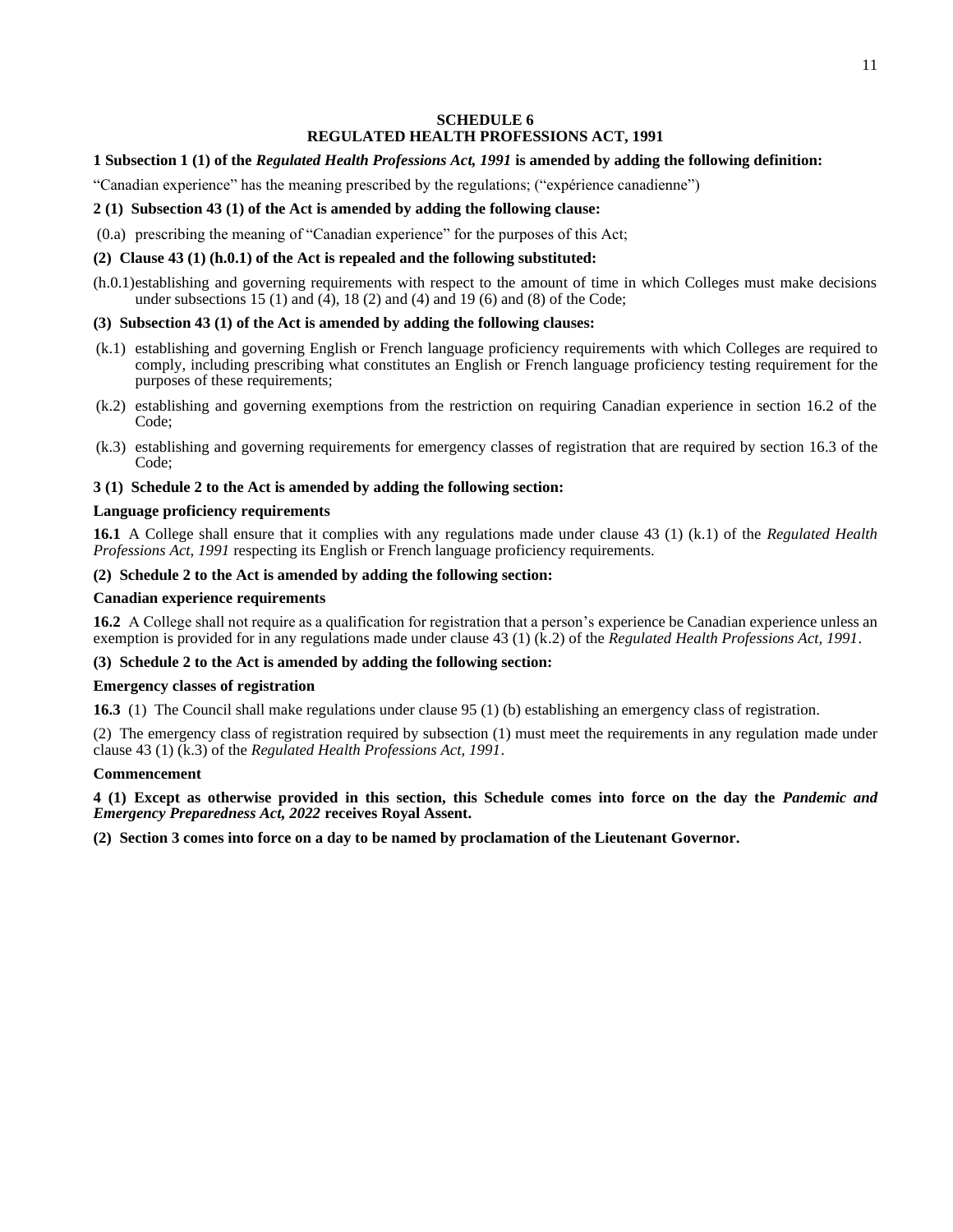# **SCHEDULE 7 SUPPORTING RETENTION IN PUBLIC SERVICES ACT, 2022**

# <span id="page-15-0"></span>**Interpretation**

**1** In this Act,

"prescribed" means prescribed by the regulations; ("prescrit")

"regulations" means regulations made under this Act. ("règlements")

# **Funding**

**2** (1) For the purpose of supporting the provision of public services, a Minister may provide funding for employers to enhance the compensation paid to employees of the employer.

# **Eligibility**

(2) Eligibility for funding under this Act shall be determined in accordance with compensation enhancement programs set out in the regulations.

# **Compensation enhancement programs**

**3** (1) A compensation enhancement program may provide for temporary or permanent compensation enhancements and may include different eligibility rules for different classes of employee.

# **Direct or indirect funding**

(2) A compensation enhancement program may provide for funding to be provided to an employer directly or indirectly through a third party.

# **Use of funding**

**4** (1) Funding received by an employer under this Act shall be used to enhance the compensation paid to employees of the employer in accordance with the terms of the compensation enhancement program under which the funding is provided.

# **Same, third parties**

(2) Funding received by a third party under this Act shall be provided to an employer in accordance with the terms of the compensation enhancement program under which the funding is provided.

# **Rules re: labour matters**

**5** (1) Despite any other Act and despite any regulation, order, policy, arrangement or agreement, including a collective agreement, the following rules apply with respect to prescribed compensation enhancement programs:

- 1. An agreement between an employer and a trade union or a bargaining agent regarding the payment of compensation enhancements is not required for the employer to make payments under the compensation enhancement program to eligible employees.
- 2. No employer, tribunal, arbitrator, arbitration board, officer or court may expand eligibility for or require the payment of a compensation enhancement under the compensation enhancement program to an employee who is not eligible under the terms of the program.

# **Complaints**

(2) No complaint alleging a contravention of the *Labour Relations Act, 1995* or the *Crown Employees Collective Bargaining Act, 1993* shall be made in respect of the payment of compensation under a prescribed compensation enhancement program.

# *Pay Equity Act***—permanent compensation enhancement programs**

**6** (1) This section applies if,

- (a) funding is provided under a prescribed compensation enhancement program that provides for a permanent compensation enhancement for employees;
- (b) the employer of the employees is an employer to which the *Pay Equity Act* applies; and
- (c) a pay equity gap exists in connection with job classes or positions of the employer's employees.

# **Same**

(2) If funding provided under the compensation enhancement program results in an increase in compensation, within the meaning of the *Pay Equity Act*, to an employee's job class or position, the increase is deemed to be made for the purposes of achieving pay equity in respect of the employee's job class or position, maintaining pay equity in respect of the employee's job class or position, or both, under that Act.